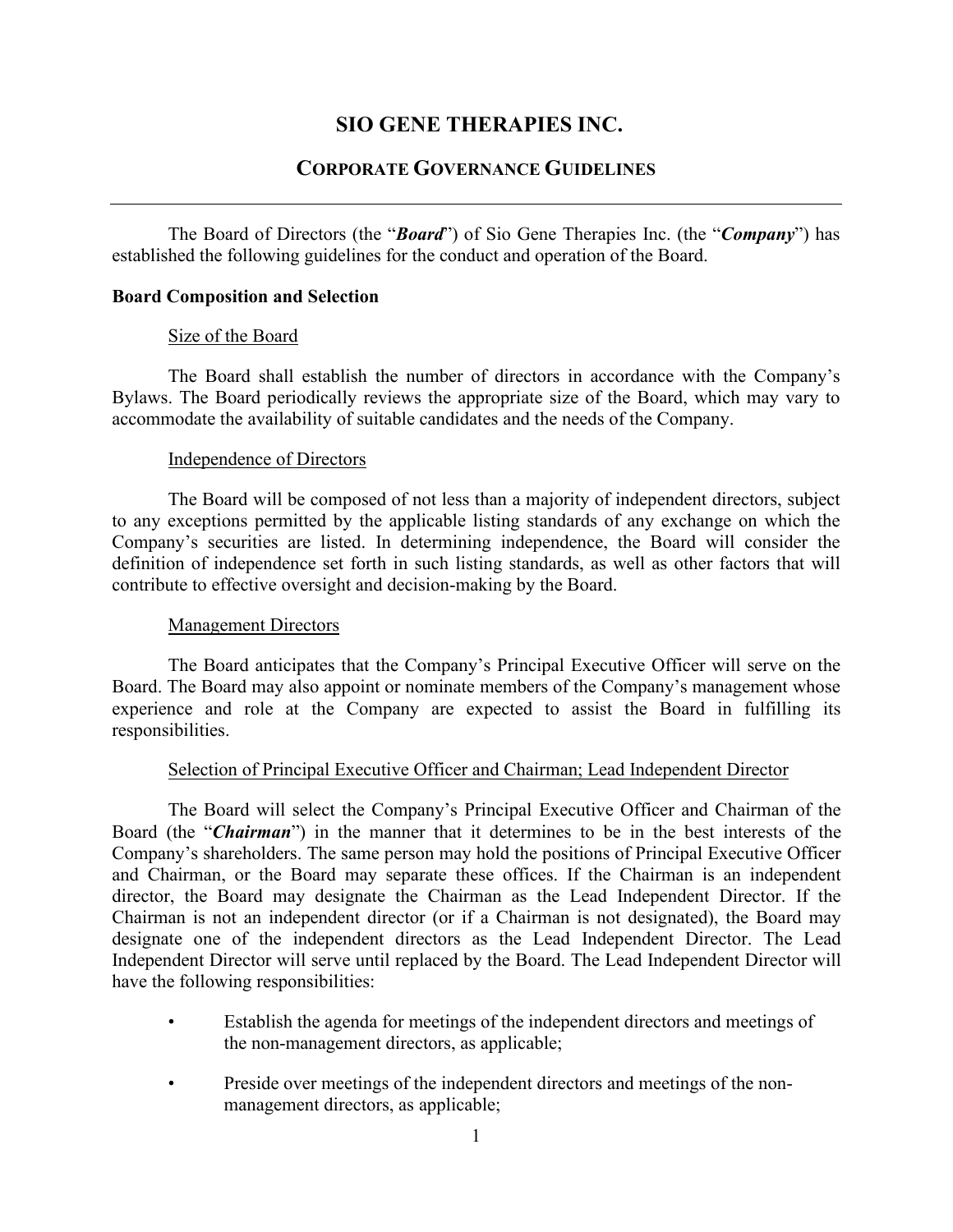- Preside over any portions of meetings of the Board evaluating the performance of the Board; and
- Coordinate the activities of the other independent directors and perform such other duties the Board may establish or delegate.

#### Selection of Directors

The Board will be responsible for nominating members for election to the Board by the Company's shareholders at the annual meeting of shareholders. The Board is also responsible for filling vacancies on the Board that may occur between annual meetings of shareholders. The Nominating and Corporate Governance Committee is responsible for identifying, reviewing, evaluating and recommending to the Board candidates to serve as directors of the Company, in accordance with its charter and consistent with the criteria set by the Board and listed below. The Chairman or the Chairman of the Nominating and Corporate Governance Committee should extend the invitation to join the Board.

#### Board Membership Criteria

The Board will determine the appropriate characteristics, skills and experience for the Board as a whole and for its individual members. The Board will consider recommendations for nominees from the Nominating and Corporate Governance Committee. The Board will consider the minimum general criteria set forth below, and may add any specific additional criteria with respect to specific searches, in selecting candidates and existing directors for service on the Board. An acceptable candidate may not fully satisfy all of the criteria, but is expected to satisfy nearly all of them. The Board believes that candidates for director should have certain minimum qualifications, including being able to read and understand basic financial statements, being over 21 years of age and having the highest personal integrity and ethics. In considering candidates recommended by the Nominating and Corporate Governance Committee, the Board intends to consider such factors as possessing relevant expertise upon which to be able to offer advice and guidance to management, having sufficient time to devote to the affairs of the Company, demonstrated excellence in his or her field, having the ability to exercise sound business judgment, diversity and having the commitment to rigorously represent the long-term interests of the Company's shareholders. Candidates for director nominees will be reviewed in the context of the then-current composition of the Board, the operating requirements of the Company and the long-term interests of the Company's shareholders. In conducting this assessment, the Board will consider diversity, age, skills, and such other factors as it deems appropriate given the current needs of the Board and the Company to maintain a balance of knowledge, experience and capability. In the case of incumbent directors whose terms of office are set to expire, the Board will review such directors' overall service to the Company during their term, including the number of meetings attended, level of participation, quality of performance, and any other relationships and transactions that might impair such directors' independence. In the case of new director candidates, the Board will also determine whether the nominee must be independent for purposes of any exchange on which the Company's securities are listed.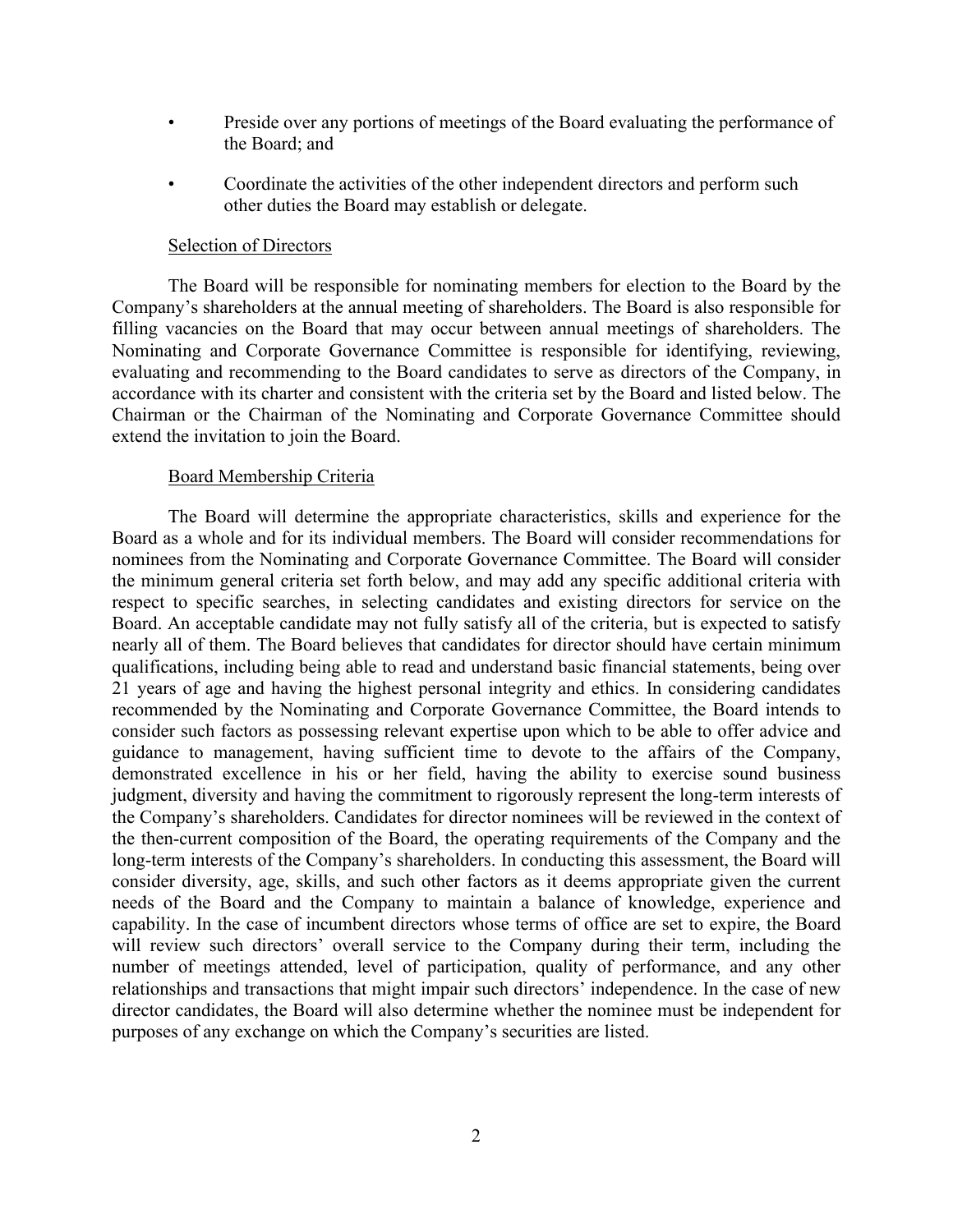#### Changes in Board Member Criteria

The Board and the Company wish to maintain a Board composed of members who can productively contribute to the success of the Company. From time to time, the Board may change the criteria for Board membership to maximize the opportunity to achieve this success. When this occurs, the Board will evaluate existing members according to the new criteria. The Board may ask a director who no longer meets the complete criteria for board membership to adjust his or her committee assignments or resign from the Board.

## Term Limits

The Board does not believe it should limit the number of terms for which an individual may serve as a director. Directors who have served on the Board for an extended period of time are able to provide continuity and valuable insight into the Company, its operations and prospects based on their experience with, and understanding of, the Company's history, policies and objectives. The Board believes that, as an alternative to term limits, it can ensure that the Board continues to evolve and adopt new ideas and viewpoints through the director nomination process described in these guidelines.

## Limits on Board Memberships

Directors should advise the Chairman and the Chairman of the Nominating and Corporate Governance Committee in advance of accepting an invitation to serve on the board or committee of another company. The Board recognizes that a director's ability to fulfill his or her responsibilities as a member of the Board can be impaired if he or she serves on a large number of other boards or board committees. Service on boards and board committees of other companies should be consistent with the Company's conflict-of-interest policies.

#### Retirement Age

The Board does not believe that a fixed retirement age for directors is appropriate.

## Directors Who Change Their Job Responsibility

A director who retires from his or her present employment or who materially changes his or her position should notify the Board and the Nominating and Corporate Governance Committee. The Board does not believe any director who retires from his or her present employment, or who materially changes his or her position, should necessarily leave the Board; however, there should be an opportunity for the Board, through the Nominating and Corporate Governance Committee, to review the continued appropriateness of Board membership under these circumstances.

# **Role of the Board of Directors**

The Company's shareholders select the Board to provide oversight of, and strategic guidance to, senior management. The core responsibility of a Board member is to fulfill his or her statutory duties under Bermuda law, duty of skill and care, fiduciary duties and otherwise to exercise his or her business judgment in the best interests of the Company and its shareholders.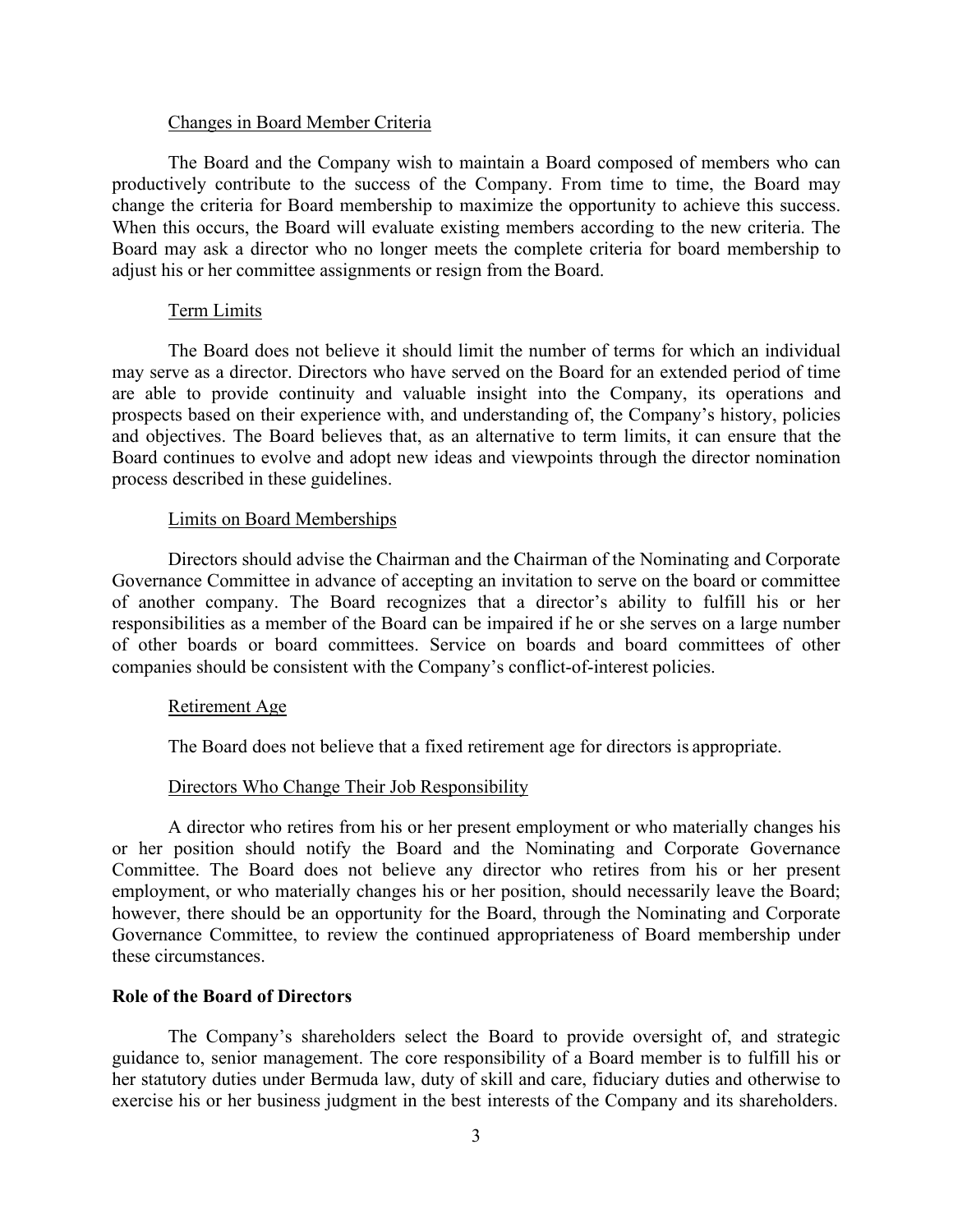Service on the Board requires significant time and attention on the part of directors. More specifically, the Board has responsibilities to review, approve and monitor fundamental financial and business strategies and major corporate actions, assess major risks facing the Company and consider ways to address those risks, select and oversee management and determine its composition and oversee the establishment and maintenance of processes and conditions to maintain the integrity of the Company. Directors must, among other things, participate in Board meetings, review relevant materials, serve on committees and prepare for meetings and discussions with management. Directors are expected to maintain an attitude of constructive involvement and oversight, to ask relevant, incisive and probing questions and to require honest and accurate answers. Directors must act with integrity and are expected to demonstrate a commitment to the Company, its values and its business and to long-term shareholder value. Directors are invited to attend the Company's annual meeting of shareholders, either in person or telephonically.

# **Director Orientation and Education**

The Nominating and Corporate Governance Committee may implement an orientation process for directors that includes background material on the Company's policies and procedures, meetings with senior management and visits to the Company's facilities. The Company may offer continuing education programs to assist the directors in maintaining the level of expertise to perform his or her duties as a director.

## **Director Compensation**

The Board will determine the form and amount of director compensation for Board and committee service for non-management directors in accordance with applicable legal and regulatory guidelines. The amount of compensation for non-management directors and committee members should be consistent with market practices of similarly situated companies. In determining compensation, the Board will consider the impact on the director's independence and objectivity.

## **Board Meetings**

#### Number of Meetings

The Board expects to have at least four regular meetings each year.

#### Attendance

Board members are expected to attend all meetings of the Board and committees on which they serve. Directors must notify the Secretary of the Company of the circumstances preventing attendance at a meeting.

## Preparation and Commitment

The Company will provide directors with appropriate preparatory materials in advance of a meeting, except in unusual circumstances. Directors are expected to review such materials and rigorously prepare for, attend and participate in all Board and committee meetings. Each director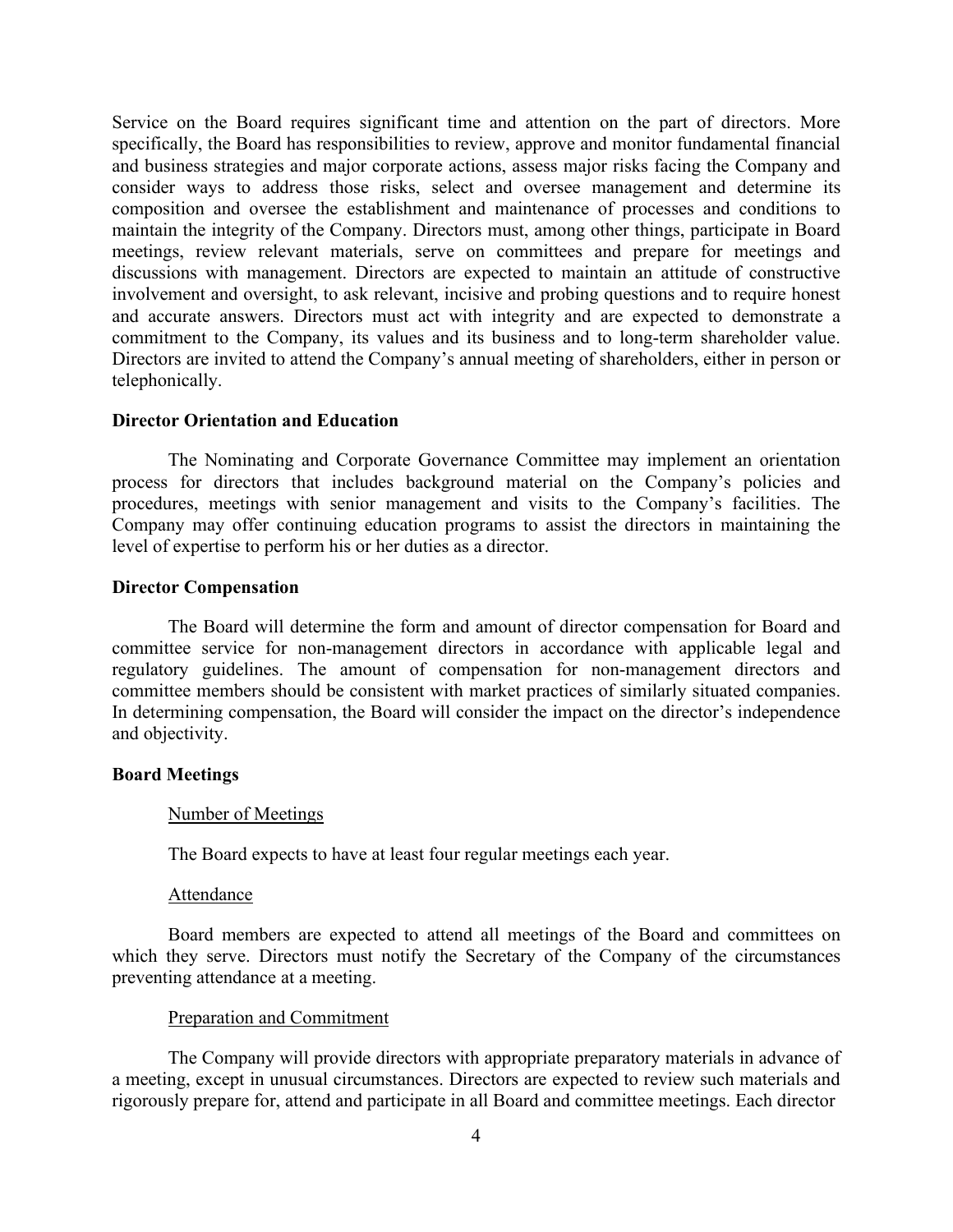should ensure that other existing and planned future commitments do not materially interfere with the member's service as director.

## Agenda

The Chairman or, in the event that a Chairman has not been designated, the Principal Executive Officer, in consultation with the Lead Independent Director (if one has been designated), will establish a schedule of subjects to be discussed during the year (to the extent this can be foreseen) and an agenda for each Board meeting. Each Board member is encouraged to suggest the inclusion of items on the agenda at any time, and each Board member is free to raise at any Board meeting subjects that are not on the agenda for that meeting.

# Executive Session

The non-management directors of the Board will meet regularly in executive session and the independent directors will meet at least once per year or more frequently as required by any exchange on which the Company's securities are listed. Executive session discussions may include such topics as the non-management directors or the independent directors, as applicable, determine. The directors generally shall not take formal action at these sessions, but may make recommendations for consideration by the full Board.

## Committee Reports

At each regular Board meeting, each committee that held a meeting subsequent to the last Board meeting and prior to the current Board meeting will present a brief summary of its committee meeting to the Board, including the principal subjects discussed and the conclusions and actions of the committee. In general, the Chairman of the appropriate committee will present such report.

## **Board Committees**

# Number of Committees; Independence of Members

The committee structure of the Board will consist of at least (a) an Audit Committee, (b) a Compensation Committee and (c) a Nominating and Corporate Governance Committee. The Board may form, merge or dissolve committees as it deems appropriate from time to time. The Audit Committee, the Compensation Committee and the Nominating and Corporate Governance Committee shall be composed entirely of independent directors, except to the extent otherwise allowed under the listing standards of any exchange on which the Company's securities are listed.

### Committee Functions and Charters

All standing committees will operate pursuant to a written charter that sets forth the responsibilities of the committee and procedures that the committee will follow. Unless otherwise directed by the Board, new committees formed by the Board will develop a written charter delineating its responsibilities. The charters of all committees will be subject to periodic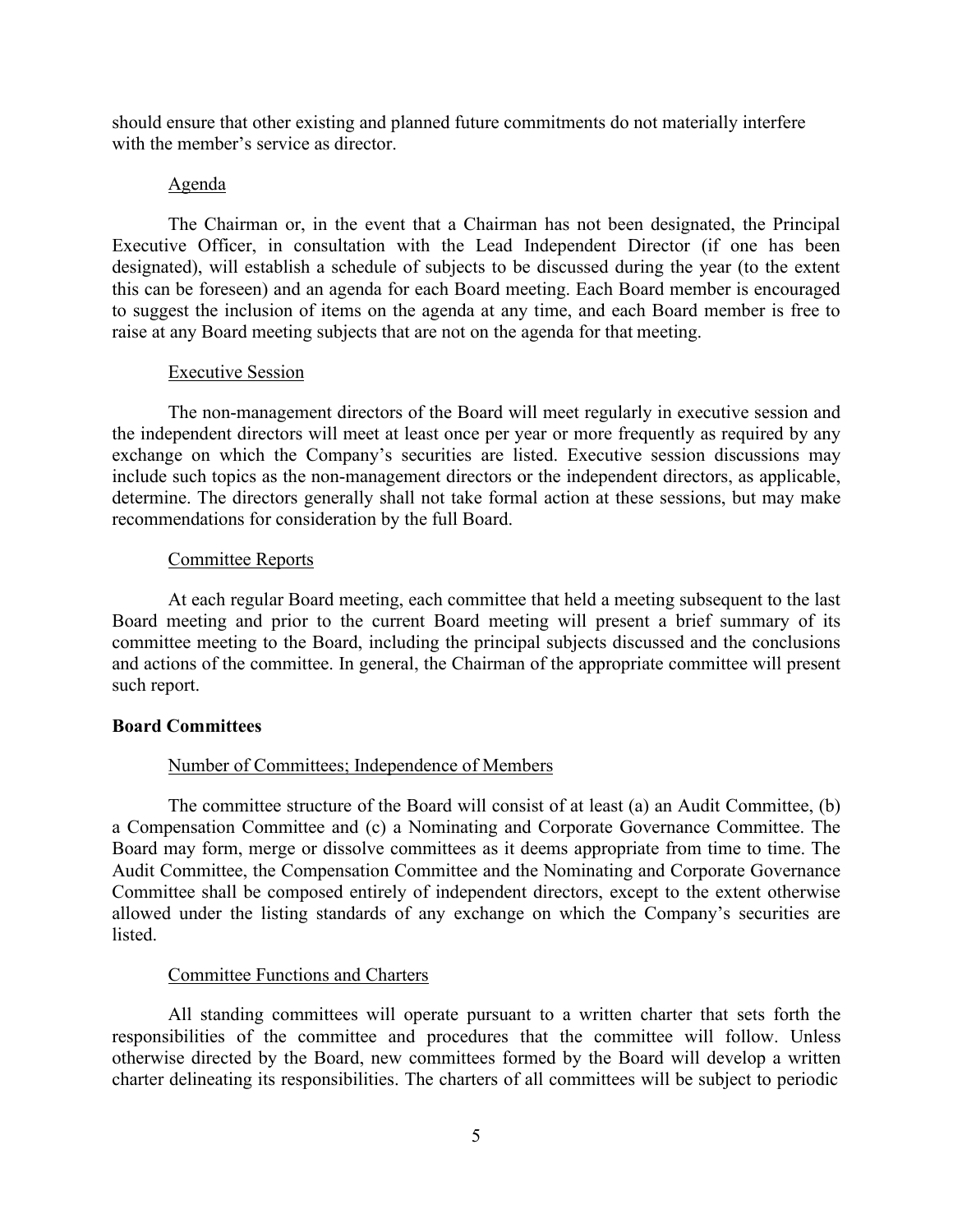review and assessment by each committee and each committee shall recommend any proposed charter changes to the Board.

#### Board Committee Membership

The Nominating and Corporate Governance Committee will recommend to the Board annually the chairmanship and membership of each committee. Prior to such recommendations, the Nominating and Corporate Governance Committee will have considered the interests, independence and experience of the individual directors and the independence and experience requirements set forth in the listing standards of any exchange on which the Company's securities are listed, the rules and regulations of the Securities and Exchange Commission and applicable law.

## Committee Meetings and Agenda

The committee Chairman, in consultation with committee members, will determine the frequency and length of the meetings of the committee, consistent with any requirements set forth in the committee's charter. The Chairman of each committee, in consultation with the appropriate members of the committee and management, will develop the committee's agenda.

## **Board Access to Management; Use of Outside Advisors**

Board members have complete and open access to the Company's management. Board members are expected to use their judgment to ensure that this contact is not distracting to the operations of the Company or to management's duties and responsibilities and that such contact, to the extent reasonably practical or appropriate, will be coordinated with the Principal Executive Officer. Board members should copy the Principal Executive Officer on written communications to management whenever appropriate.

The Board and each committee shall have the power to hire, at the expense of the Company, independent legal, financial or other advisors as they may deem necessary, without consulting or obtaining the approval of any officer of the Company in advance.

## **Principal Executive Officer Evaluation; Succession Planning**

The Board, based on recommendations from the Compensation Committee, shall conduct an annual review of the Principal Executive Officer's performance. The Board will evaluate performance based on objective criteria including performance of the business, accomplishment of long-term strategic objectives and the development of management. The Compensation Committee and Board will use the evaluation in the course of their deliberations when considering the compensation of the Principal Executive Officer.

The Nominating and Corporate Governance Committee should develop and periodically review with the Principal Executive Officer the Company's plan for succession to the offices of its executive officers and make recommendations to the Board with respect to the selection of appropriate individuals to succeed to these positions. The Principal Executive Officer should at all times make available his or her recommendations and evaluations of potential successors, along with a review of any development plans recommended for such individuals.